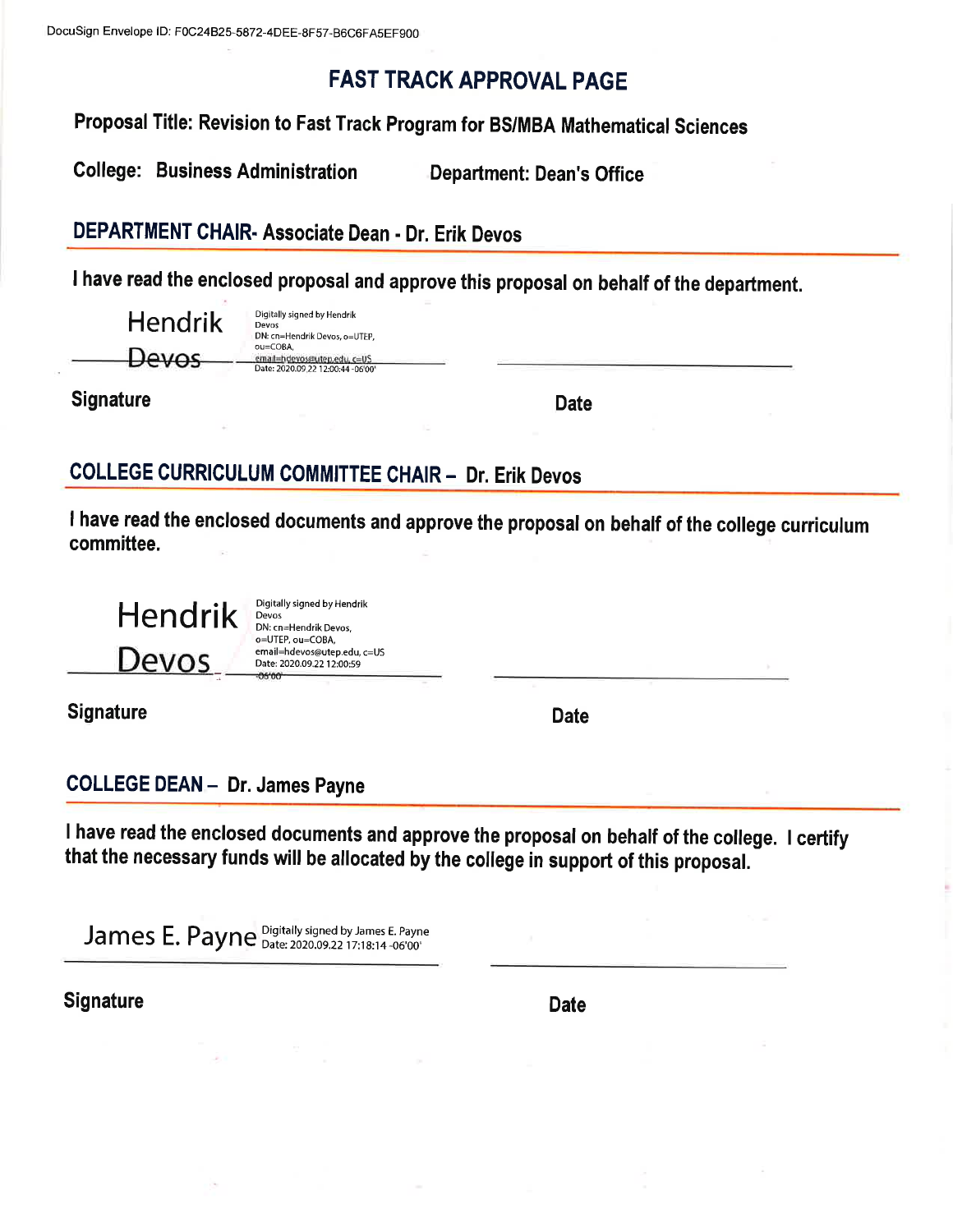**College: Science Department: Mathematical Sciences** 

#### DEPARTMENT CHAIR- Dr. Maria C. Mariani

I have read the enclosed proposal and approve this proposal on behalf of the department.

Maria (ristina Mariani 6CF36DD491054D6

9/22/2020

**Date** 

**Signature** 

### **COLLEGE CURRICULUM COMMITTEE CHAIR - Dr. Nancy Marcus**

I have read the enclosed documents and approve the proposal on behalf of the college curriculum committee.

Nancy Marcus

9-22-2020

**Signature** 

**Date** 

#### **COLLEGE DEAN - Dr. Robert Kirken**

I have read the enclosed documents and approve the proposal on behalf of the college. I certify that the necessary funds will be allocated by the college in support of this proposal.

**Signature** 

 $9/23/20$ 

**Date**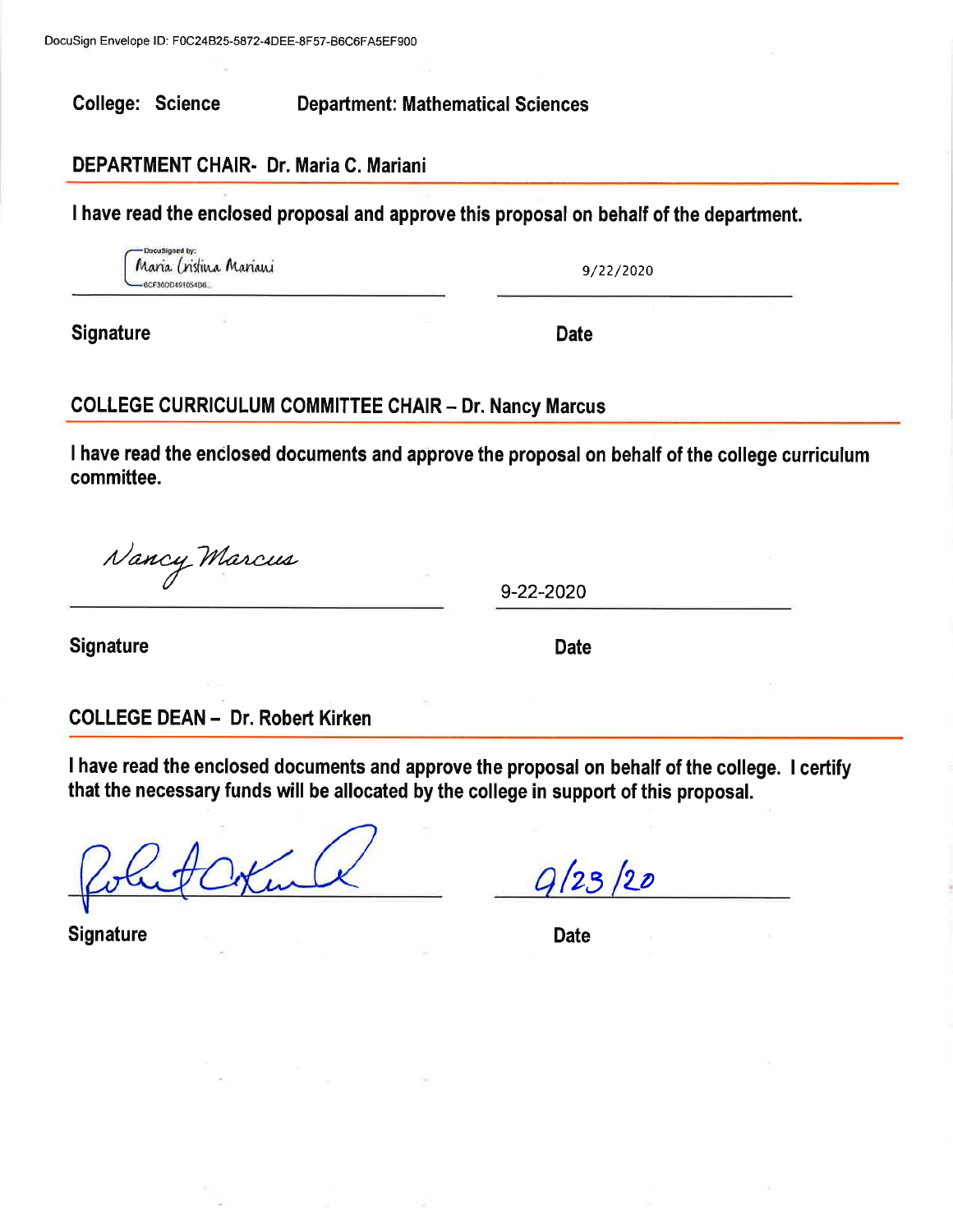#### **Curriculum Change Memo**

| Date:                    | September 1, 2020                                                                                                               |
|--------------------------|---------------------------------------------------------------------------------------------------------------------------------|
| From:                    | Laura M. Uribarri, Asst. Dean, COBA                                                                                             |
| Through:                 | Dr. Maria C. Mariani, Chair, Department of Mathematical Sciences<br>Dr. Erik Devos, Assoc. Dean and Chair, MBA Policy Committee |
| Through:                 | Dr. Robert Kirken, Dean, COS<br>Dr. James Payne, Dean COBA                                                                      |
| To:                      | Dr. Aaron Velasco, Chair, Graduate Council<br>Dr. Art Duvall, Chair, Undergraduate Curriculum Committee                         |
| Subject:<br>Sciences/MBA | Revision to Fast Track Program for BS in Mathematical                                                                           |

The College of Science and the College of Business Administration seek approval to update the fast-track program for undergraduate students pursuing a BS in Mathematical Sciences who are also interested in pursuing a Master of Business Administration Degree. **Specifically, this proposal revises the Master of Business Administration core courses in accordance with the new 36-credit hour degree plan.**

Admission requirements and dually counted hours remain the same: BS students would be required to have a 3.3 cumulative GPA and 90 credit hours in order to apply for admission to the MBA program. BS/MBA fast-track students would be allowed to take 12 credit hours of MBA core coursework which would count dually toward the BS elective requirements and the MBA core requirements. Students are required to earn a grade of "B" or higher in order for MBA credits to count dually toward the BS and MBA. The table below illustrates the revised MBA core courses which could count dually.

| MBA core courses eligible for fast-track dual credit |
|------------------------------------------------------|
| MGMT 5311 - Organizational Management Seminar        |
| MKT 5311 - Marketing Management                      |
| <b>QMB 5311 - Quantitative Methods in Business</b>   |
| BLAW 5306 - Business Law and Ethics                  |
| FIN 5311 - Financial Management                      |
| <b>ECON 5311 - Managerial Economics</b>              |
| OSCM 5308 - Concepts of Production Management        |
| ACCT 5304 – Accounting Analysis                      |